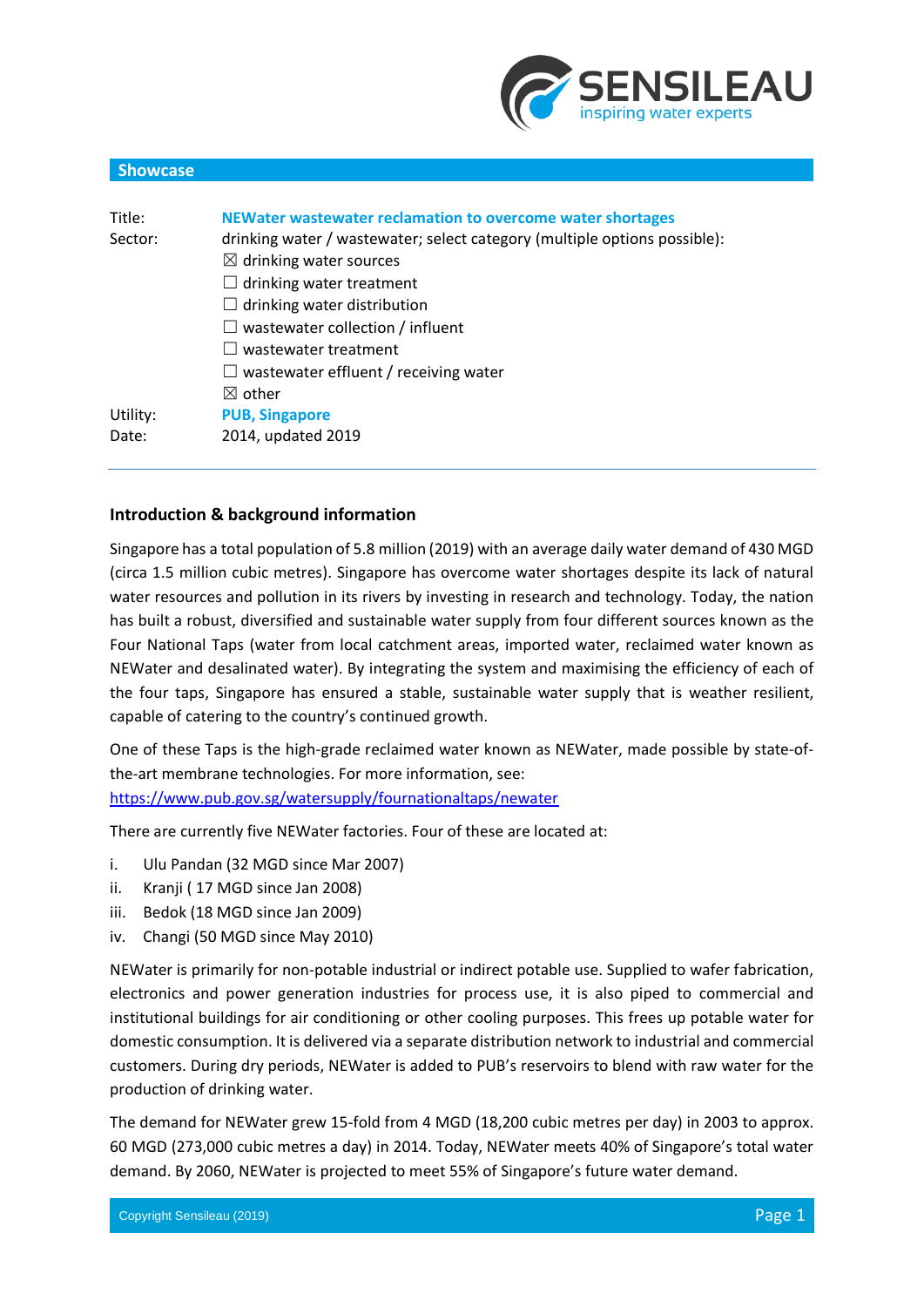

#### *NEWater Production Process*

NEWater is produced by a multiple barrier water reclamation process. Treated effluent from the water reclamation plants (WRPs) is being further treated in NEWater factories using advanced technologies comprising micro/ultra filtration (MF/UF), reverse osmosis (RO) and ultraviolet disinfection (UV) to produce high grade water called NEWater. A typical process scheme is shown in Figure 1.



**Figure 1**: Multiple barrier approach for microbial and chemical contaminant removal

The first stage of the NEWater production process is known as Microfiltration (MF). In this process, the treated water is passed through membranes to filter out and retain suspended solids, colloidal particles, disease-causing bacteria, some viruses and protozoan cysts on the membrane surface. The filtered water that goes through the membrane contains only dissolved salts and organic molecules.

The second stage of the NEWater production process is Reverse Osmosis (RO). In RO, a semi-permeable membrane is used. The semi-permeable membrane has very small pores which only allow very small molecules like water molecules to pass through. Consequently, undesirable contaminants such as bacteria, viruses, metals, nitrate, chloride, sulphate, disinfection by- products, aromatic hydrocarbons, pesticides, etc, cannot pass through the membrane. Hence, NEWater is RO-water and is free from viruses and bacteria, and contains negligible amounts of salts and organic matter. At this stage, the water is already of a high grade water quality.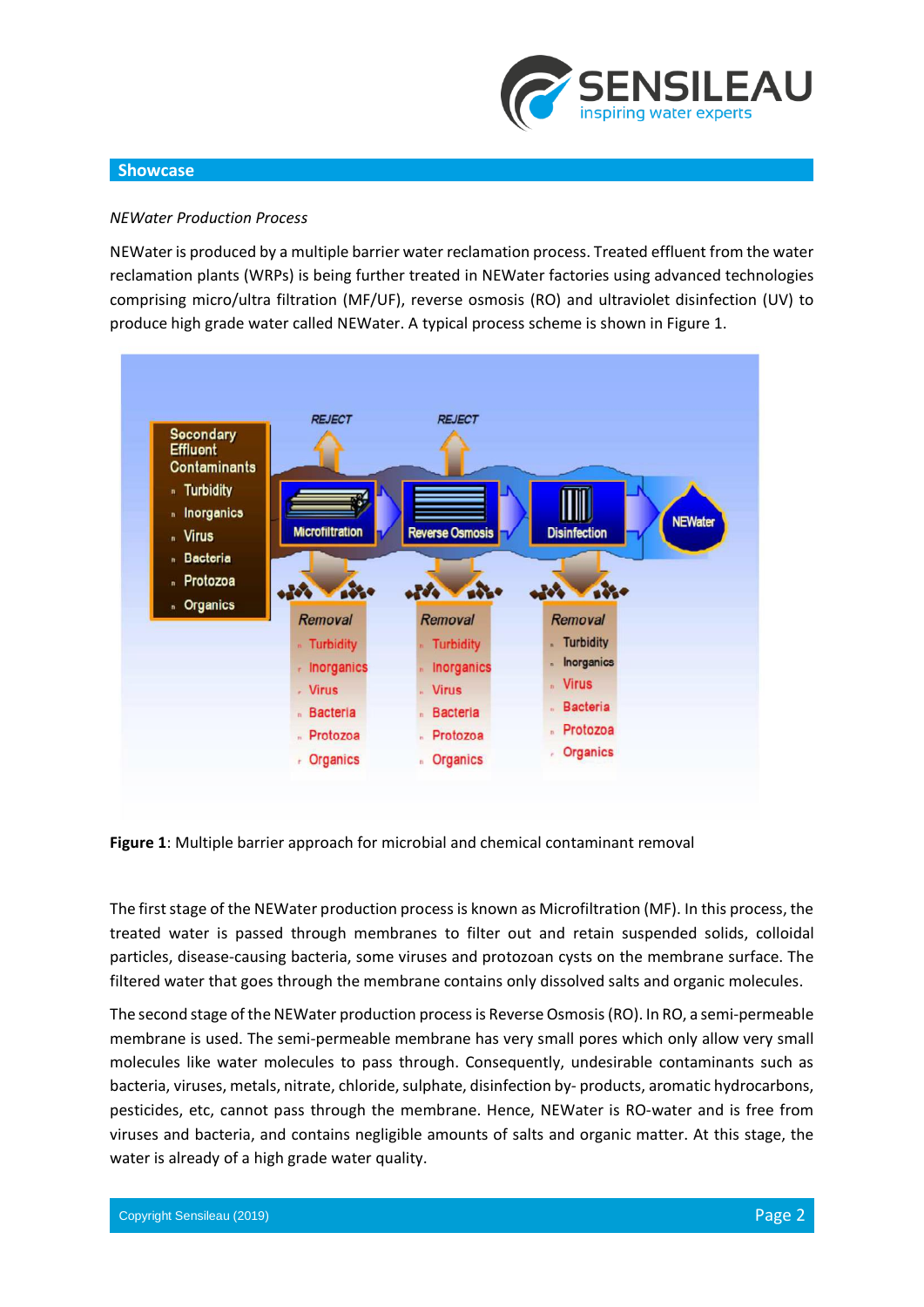

The third stage of the NEWater production process acts as a further safety back-up to the RO. In this stage, ultraviolet disinfection is used to ensure that all organisms still present are inactivated and the purity of the product water guaranteed. With the addition of some alkaline chemicals to restore the acid-alkali or pH balance, the NEWater is now ready to be piped off to its wide range of applications.

#### **Water quality challenges**

PUB is continuously making efforts to maintain NEWater quality at the highest possible level. There is a need to quickly detect any problem in water quality in order to safeguard the high-grade quality of NEWater and to ensure that the water quality is never compromised. Any slightest breach in RO membrane integrity or source water contamination needs to be detected rapidly, which otherwise could affect the quality of the produced water. These challenges are addressed by using surrogate parameters which can be measured online, as the conventional laboratory tests for contaminants are time-consuming. An ideal surrogate parameter is sensitive to changes in water quality and possesses a high correlation to drinking water parameters.

Conventionally, the membrane integrity is monitored by tracking the conductivity of RO permeates. However, this parameter was found not sensitive to change in permeate water quality, e.g. the conductivity of RO permeate remains similar in the event that one out of ten RO vessels failed. In contrast to that, the permeate TOC will show a sudden up-trend into the hundreds of ppbs. At PUB, TOC has been identified to be an effective and reliable surrogate parameter to monitor RO membrane integrity at NEWater factories. The TOC concentrations in RO permeate is monitored online using GE Sievers 900 Online TOC Analyser.

In the NEWater production process, the incoming effluent from the WRPs has a TOC load in the ppm range. This TOC load hasto be reduced to a level below 500 ppb upon passing through the multi-barrier treatment process. Typically, the production process could achieve low TOC levels in RO permeate ranged from 50-80 ppb.

#### *Purpose / need for on-line monitoring*

The TOC concentration in the RO permeate and product water is a critical plant parameter which is difficult to confirm the accuracy of, aslaboratory analysis usually takes more than 24 hours. In addition to that, due to the low TOC level in the RO permeate, off-line measurement is not recommended because the potential for contamination of the sample by organic and inorganic substances in ambient laboratory air, transfer systems, and containers will likely introduce a significant error.

Online TOC analysers are used in our NEWater treatment process as the analysers are capable of automated in-situ TOC measurement in just a few minutes compared to laboratory analysis. Typical analysis time for GE Sievers 900, the model in use now, is  $4 - 6$  minutes. In the event that the permeate TOC trend deviates from its normal trending, verification and sound operational decisions can be made promptly.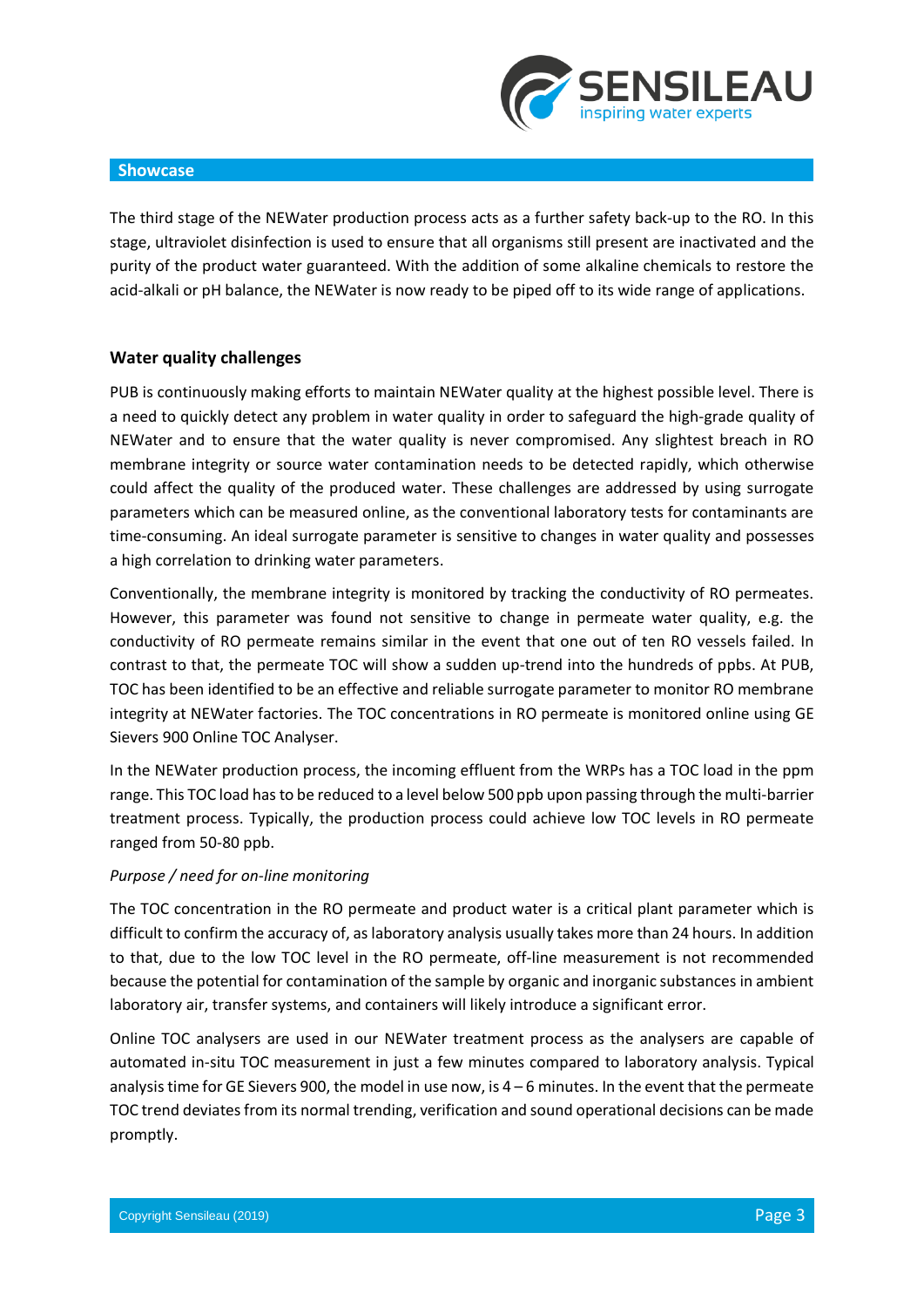

#### **Approach and implementation**

#### *Development of the monitoring programme*

Prior to using Sievers Online TOC Analyser, a combustion based analyser (Polymetron) was tested for a couple of months during the commissioning of first NEWater factory. However, it wasfound that this method is not effective for TOC measurement below 500 ppb due to its unstable TOC background levels, which fluctuate in a range of hundreds ppb. The fluctuation in hundreds ppb hindered its applicability in low ppb measurement, as the permeate TOC is normally < 100 ppb.

Following that, Sievers 820 (this model was discontinued in the market in 2003/4 and was superseded by Sievers 900), an online TOC analyser based on chemical oxidation method, was used for online monitoring of TOC in RO permeate and product water. The analyser is based on the oxidation of TOC to form  $CO<sub>2</sub>$  using an oxidiser (ammonium persulphate) and UV radiation. Through our years of experience in such applications, this analyser has proved to be more consistent with good repeatability once it is routinely and properly calibrated. The fluctuation is only about 1 to 2 ppb, and hence able to make sound measurements of TOC < 100 ppb.

#### *Systems, methods, and monitoring instruments*

Figure 2 shows the process overview of a NEWater factory. The online TOC analysers are typically installed at:

- 1. RO permeate to monitor membrane integrity and organic removal; and
- 2. After the storage tank to monitor water quality of produced water



#### **Figure 2**: Process overview of a NEWater factory

In addition to the analysers installed in the treatment process, there is a portable TOC analyser that can be installed on-site and run parallel to the in-use analysers as and when needed, to verify the TOC trend of the in-use analysers.

#### *Project Execution and Delivery*

The online TOC analysers were deployed at NEWater factories as part of the work during the construction and commissioning of NEWater factories (by consultants and contractors). Except for the Changi and Ulu Pandan NEWater factories, which are owned and operated by Sembcorp and Keppel respectively, the TOC analysers at Bedok and Kranji NEWater factories are subsequently maintained by the qualified OEM representatives. However, minor maintenance of the TOC analysers such as flushing of choked tubing, and changing of in-line filters is carried out by PUB staff.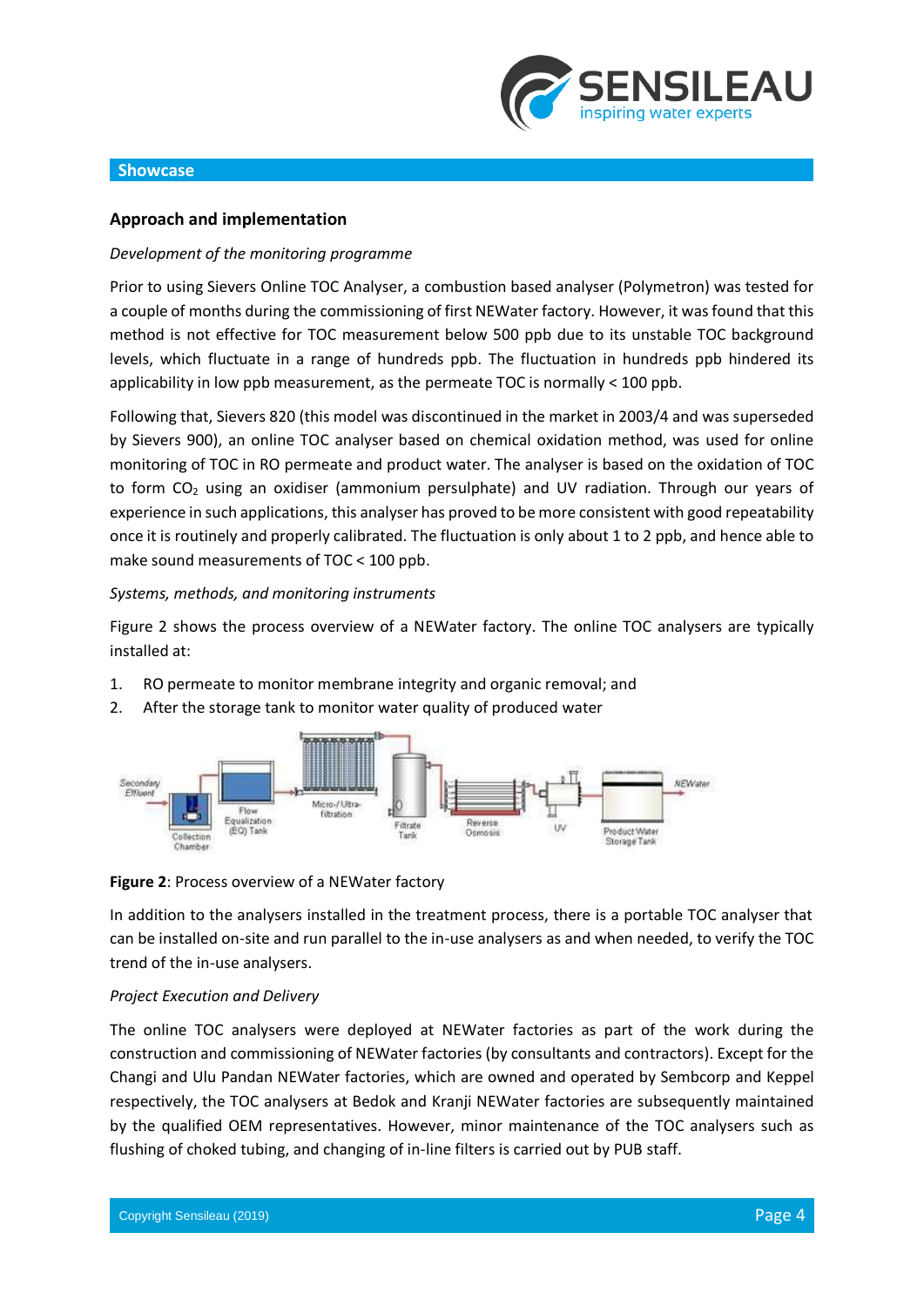

## **Costs and maintenance**

Each TOC analyser costs about SGD 70,000 (USD 51,000; purchase cost including installation).

The annual maintenance cost per analyser isapprox. SGD 5,000 to 6,000 (USD 3,750 – 4,400) in total, mainly covering the costs for consumables, maintenance items, and calibration. Consumables and maintenance items include those recommended by the manufacturer, such as acid, oxidiser, UV lamp, sampling pump tubing (which usually needs replacement after 1 year), etc.

The analysers are calibrated once a year and the calibration on average costs about SGD 2,500 to 3,000 a year (USD 1,850 – 2,200).

# **Data handling**

## *Data collection and storage*

Data from TOC analysers and other plant operation and water quality parameters are collected, stored and controlled by plant SCADA system. Each NEWater factory has its own SCADA system and they are not linked or centrally controlled. All the data are monitored and accessed via Citect (Schneider Electric). This software displays time series trending of each parameter. Alarms will be generated through the SCADA system if the control parameters are out of the acceptable range. The alarms generated will appear on Citect software and the operators will also be notified via SMS.

Data verification is carried out through the following:

- Data is verified with a comparison between the instrument readouts and the SCADA outputs. The TOC reading on the SCADA system shall be corresponds to that on-site and this verification is carried out at least once a day.
- The instruments data is checked through verification with laboratory tests (at least once a week).
- As and when needed, TOC trend of the in-use analyser will be verified against a portable unit running parallel to the in-use analyser.

#### *Data Handling*

False negative TOC measurements rarely occur. False positive signals usually appear as a spike (both spiked up and spiked down). These spikes are considered normal as there's a daily pattern and they were due to the instrument errors or noises resulting from instrument operation, for example, refill of reagent every 8 hours. Incidents such as the breakdown of a fan in the analyser also resulted in significant sudden increase of TOC readings.

Besides the abovementioned regular instrument spikes, other changes in TOC (gradual or sudden uptrend) are usually true positive signals and reflect the permeate water quality that the analyser is measuring.

The TOC concentration in the produced water is a critical plant parameter. Issues associated with the functionality of TOC analyser, RO system and the feed water quality are likely to reflect a deviation of TOC from its original baseline range. Permeate TOC of > 100 ppb often indicates these issues, including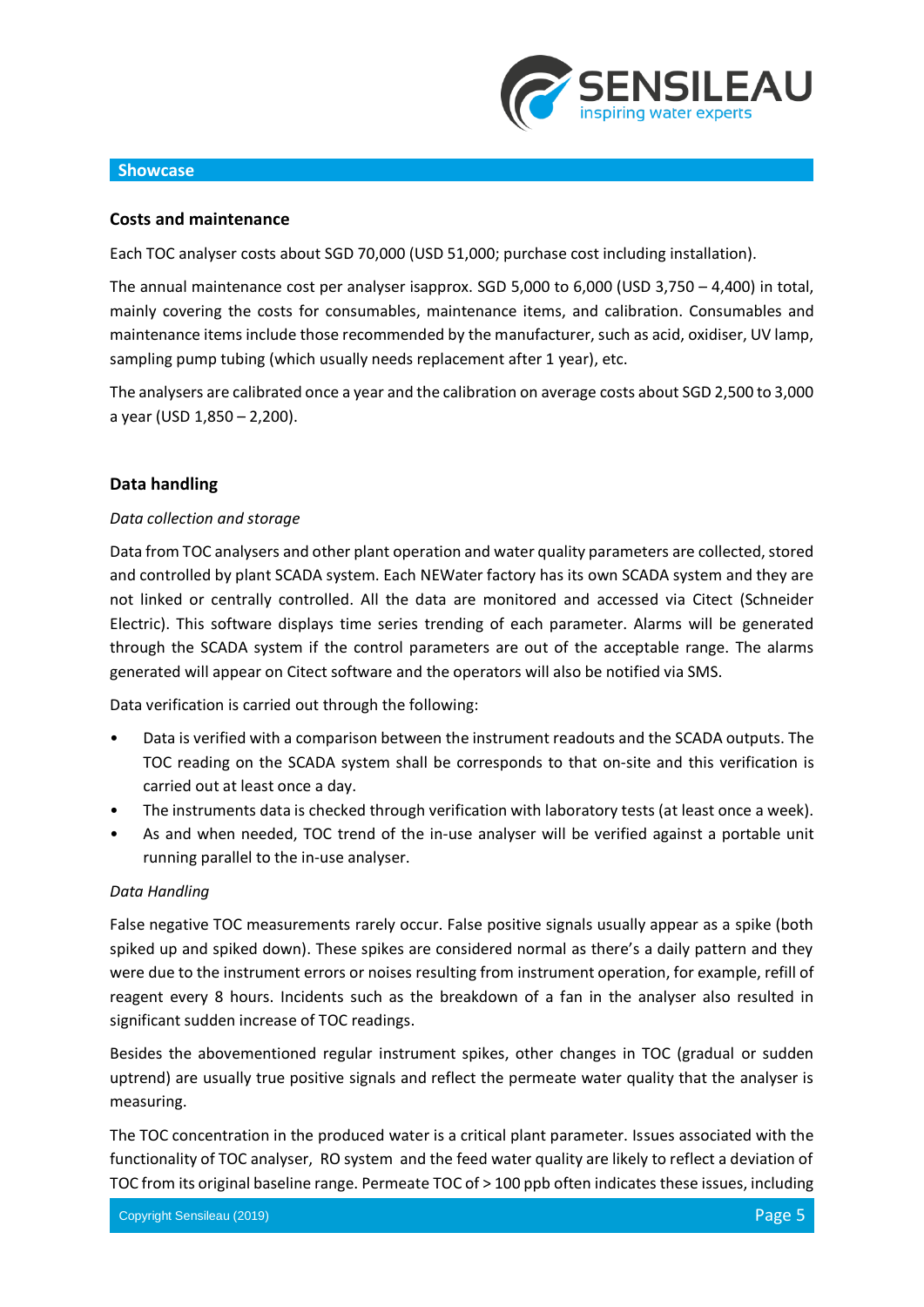

RO membrane integrity issues. In addition to the TOC, online conductivity readings are always used to support the TOC readings in data verification and operational decision-making (Permeate conductivity should not exceed 150 μS/cm).

A change in the permeate TOC could appear as a sharp increase, sudden and gradual uptrend. A sudden up-trend in TOC may have a different cause to a gradual up-trend. In the event that the permeate TOC shows an uptrend or suggests the permeate water is out-of-spec, the operation team will perform prompt investigation and trouble-shooting.

## *Quality Assurance / Quality Control*

Although the SCADA system is very reliable, in general, the accuracy of the readings for all parameters measured online are checked regularly by comparing them with laboratory test results. Water samples are collected and tested every 8-hours (for parameters other than TOC) to ascertain the accuracy of the online readings. A comprehensive calibration schedule for the online meters is in place to ensure that the online readings are accurate and reliable.

Specifically for online TOC readings, data verification is carried out through the following:

- Data is verified by maing a comparison between the instrument readouts and the SCADA outputs. The TOC reading on the SCADA system needs to correspond to that on-site and this verification is carried out at least once a day.
- Online readings are verified by lab analysis through comparison between online results and lab results. This verification is carried out at least once a week or more depending on the TOC trends; however, the best frequency is once daily, as laboratory analysis usually takes more than 24 hours.
- As and when needed, TOC trends of the in-use analyser will be verified against a portable unit running parallel to the in-use analyser.

Themaintenance of TOC analysersincludes calibration, servicing, and parts replacement. The analysers are maintained by the OEM, i.e. GE for Sievers 820 or 900. The analysers are calibrated at least once a year by qualified OEM representatives. The frequency of parts replacement is based on the schedule recommended by the OEM or on as-needed basis, whichever shorter.

# **Evaluation of successes and limitations**

The use of online TOC analysers is beneficial for water quality; some of the key advantages are:

- Early warning of water quality problems
- Monitoring of RO membrane integrity which will directly affect product water quality
- Early warning of operational problems and equipment failure
- Time-saving on lab analysis and reduced man-hour required for lab analysis